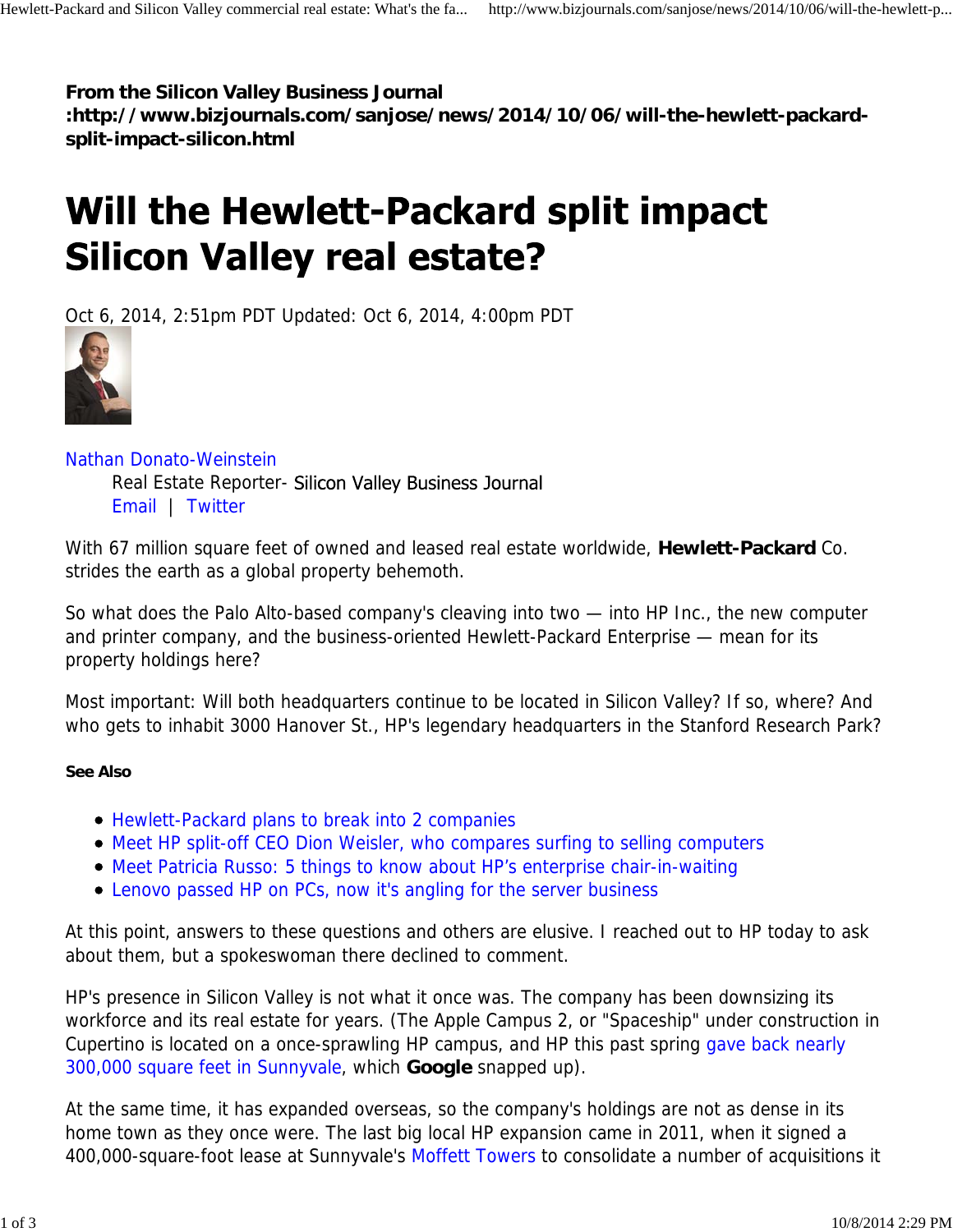had made.

But the company is still an important presence here and central to the Valley's psyche, which means that its real estate moves, post-split, will be closely watched.

"It creates the possibility that one of the two companies could relocate its headquarters," said Henry Bullock, founder and chairman of development and investment firm Menlo Equities, when I asked him today about the split's impact on the local real estate market.

Indeed, there is precedent for assuming there will be some impact on HP's real estate from today's announcement.

HP spun off its test-and-measurement business (the part of the company that had the most direct roots to its founding in a Silicon Valley garage in the 1930s) as **Agilent Technologies** back in 1999. The next year, that company moved into a shiny new headquarters at 395 Page Mill Road in Palo Alto. HP had built the project and transferred it to Agilent that year. Agilent also leased 3500 Deer Creek Road in Palo Alto.

But six years later, Agilent left Palo Alto and consolidated at an 833,000-square-foot campus that HP owned in Santa Clara and had transferred to Agilent. Agilent sold the Page Mill building to Jay Paul Co., which leased it to AOL. AOL later leased it to Google, though Google never occupied the space. The Deer Creek Road site? Today, it's the headquarters of Tesla Motors Inc.

So if there's a lesson here, it's that corporate splits, like M&As, can cause companies' real estate holdings to go up and down, and it can take years for the impact to shake out. In the long run, Silicon Valley's tech economy tends to reabsorb property and morphs it into space for new generations of companies.

"Historically, HP, when they spun off Agilent, they continued to shrink after that," said Jim Beeger, a veteran broker with Colliers International. He added that in this case, there might not be much shrinkage initially: Unlike a merger, you presumably don't need to dump duplicate operations units right away.

Still, John Boyd of the Boyd Co., a site-selection firm, said he could see both companies focused on cutting costs following the breakup.

"In addition to the workforce restructuring, I would expect there to be some significant real estate savings associated with splitting in two," he said.

Indeed, HP CEO Meg Whitman, in an interview with Re/Code, said more layoffs could be coming. On Monday, HP said it was raising its previously announced global layoff total to 55,000, a 5,000 worker increase, in a move that was unrelated to the corporate breakup.

"It's fairly typical as you start to disengage the two parts of the company that you see additional opportunities for cuts," she told Re/Code. "We haven't carved out any specific numbers yet, but that's what typically happens in these situations."

That could mean more real estate dispositions down the line.

We'd love to know what you think is in store. Let us know with an email, on Twitter or in the